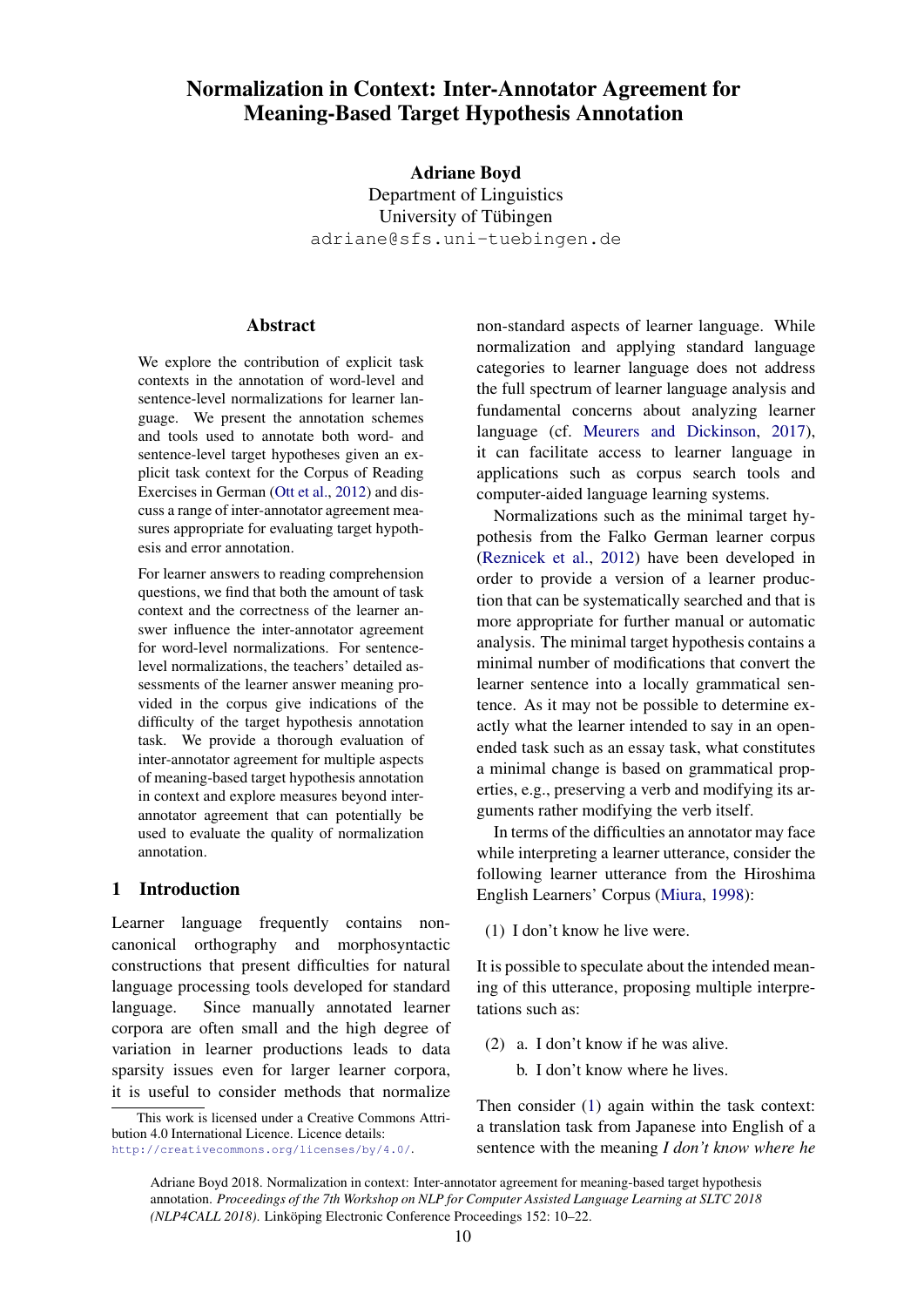*lives.* This task context makes it extremely likely that the intended meaning is that of (2b).

Without annotation guidelines based on detailed grammatical properties such as for Falko, target hypothesis annotation and likewise error annotation for learner language in open-ended tasks has been shown to be difficult to perform reliably (e.g., Fitzpatrick and Seegmiller, 2004; Lüdeling, 2008; Tetreault and Chodorow, 2008; Lee et al., 2009; Rosen et al., 2013; Dahlmeier et al., 2013). As an example, Dahlmeier et al. (2013) report Cohen's κ of 0.39 for the task of identifying which tokens should be edited in the NUCLE corpus of English student essays.

In contrast to open-ended tasks, a more explicit task context can provide more information about the potential meaning of a learner production (Meurers, 2015), thereby facilitating a more reliable interpretation of the form and meaning and thus more reliable annotation of target hypotheses, which preserve the intended meaning instead of prioritizing particular grammatical features. For the ComiGS corpus, which contains explicit task contexts in the form of comic strips used in picture description tasks, Köhn and Köhn (2018) report  $\kappa = 0.86$  for the same task of identifying which tokens should be normalized.

In this paper, we systematically explore the dependence of normalization on task context through manual annotation studies, focusing on L2 learner responses in a reading comprehension task context. We explore inter-annotator agreement measures for normalization and error annotation, considering the use of related evaluation metrics beyond inter-annotator agreement for the direct evaluation of normalization annotation.

## 2 Background

Numerous manual annotation studies have shown that target hypothesis annotation is difficult to perform reliably, and since error annotation depends on the formulation of target hypotheses (cf. Hirschmann et al., 2007), inter-annotator agreement for error annotation has likewise had lower levels of reliability (e.g., Fitzpatrick and Seegmiller, 2004; Lüdeling, 2008; Tetreault and Chodorow, 2008; Lee et al., 2009; Rosen et al., 2013; Dahlmeier et al., 2013). For example, a detailed annotation study for the CzeSL corpus of L2 Czech shows a wide range of inter-annotator agreement results for the presence of different

types of error tags (Rosen et al., 2013), from  $\kappa > 0.6$  for *incorrect stem*, *incorrect inflection*, and *incorrect word boundary* to  $\kappa < 0.2$  for *illformed complex verb forms* and *incorrect pronominal references*. The authors perform a detailed inspection of the *agreement* errors ( $\kappa = 0.54$ ) that reveals that half of the disagreements correspond to differing target hypotheses, where the annotators provided the correct error tags for their respective target hypotheses, but since these differ, the error annotation is inconsistent.

## 2.1 Task Context

For the contribution of available task context with respect to inter-annotator reliability, several studies on normalization annotation for in both L1 and L2 task contexts report promising results. In a native language setting, Lee et al. (2009) investigate annotators' judgments of article/number selections for English nouns in a sentence containing noun phrase gap. Annotators choose which noun article (*a/an*, *the*, no article) and number combinations (*singular*, *plural*) are possible in this context. For the five possible categories, Cohen's  $\kappa$  increases from  $\kappa = 0.55$  to  $\kappa = 0.60$  when the available context increases from the current sentence with the gap to include five preceding sentences. In addition,  $\kappa$  increases when the noun has already been mentioned in the context and for those article/number combinations that are much more frequent overall, e.g., the article/number combination *the sun* is much more frequent than all other article/number combinations involving *sun*, so annotators are more consistent about their decisions for *the sun* than less frequent combinations.

In an L2 setting, promising interannotator agreement results are reported for the ComiGS (Comic Strips Retold by Learners of German) corpus (Köhn and Köhn, 2018), an L2 German learner corpus where learners write descriptions of stories presented without accompanying text in comic strips. The corpus is manually annotated with minimal and extended target hypotheses largely following the Falko guidelines (Reznicek et al., 2012), and in contrast to previous studies of target hypothesis annotation in learner corpora, the ComiGS corpus includes an explicit context in which to interpret the learner productions. For the identification of which tokens need to be modified in the minimal target hypothesis in ComiGS, they report  $\kappa = 0.856$  and for the extended target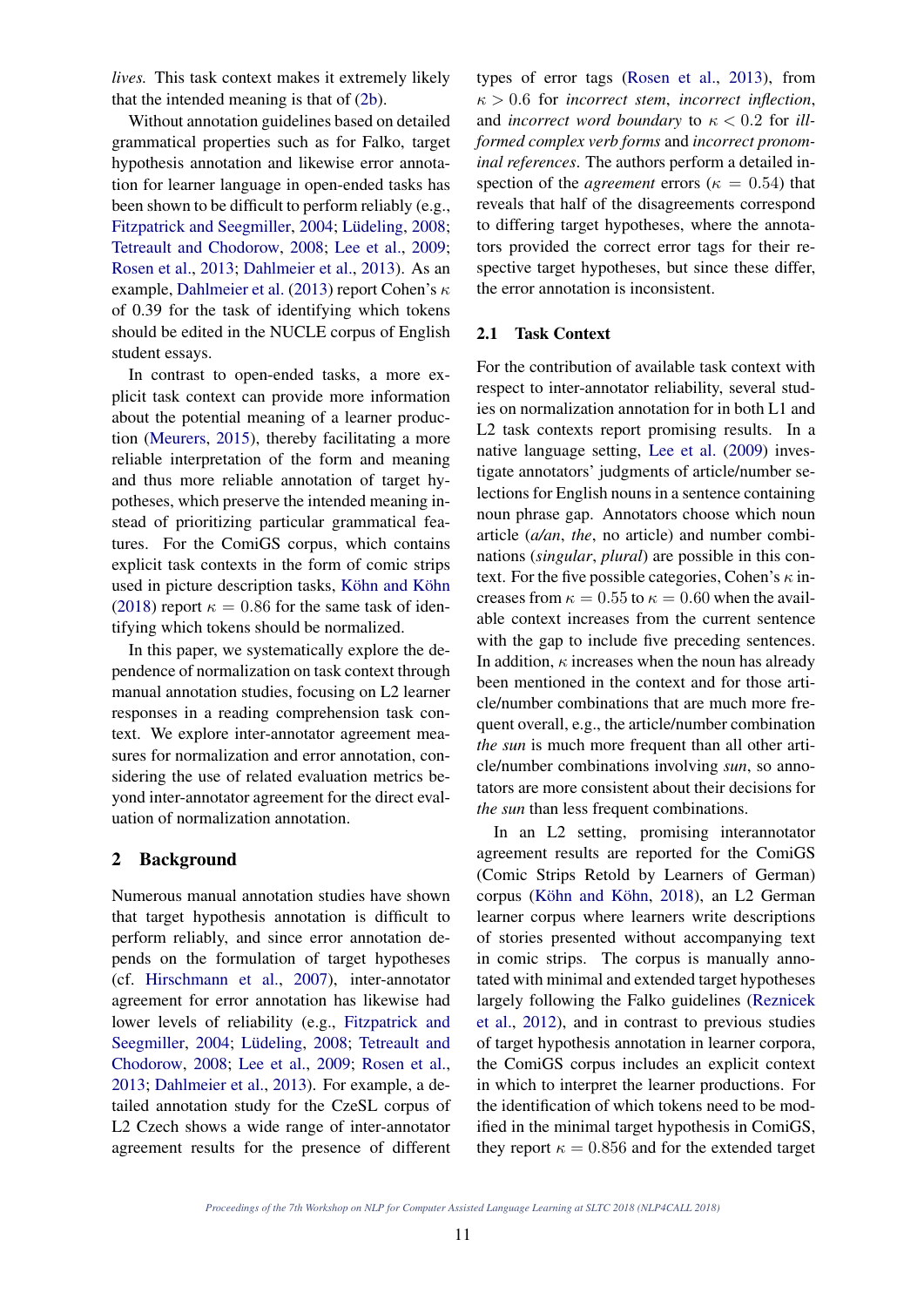hypotheses  $\kappa = 0.74$  (cf.  $\kappa = 0.39$  for NUCLE (Dahlmeier et al., 2013), although clearly many differences between the annotation studies make a direct comparison difficult).

## 2.2 Inter-Annotator Agreement for Normalization Annotation

Evaluations of inter-annotator agreement for normalization annotation are typically performed for several perspectives on the manual annotation. As an example of some possible evaluations, the NU-CLE corpus (Dahlmeier et al., 2013), which contains both normalizations and associated errors tags, presents inter-annotator agreement results for three aspects:

- Normalization identification: Do annotators agree on which tokens are normalized?
- Error tag given norm. identification: For those tokens where both annotators agree that a modification is needed, do they agree on the error tag assigned?
- Error+norm. given norm. identification: For those tokens where both annotators agree that a modification is needed, do they agree on both the error tag and the normalization?

As an alternative to examining only those cases where both annotators agree that a modification is necessary, which excludes many potentially interesting cases where annotators disagree about whether to make a modification in the first place, the CzeSL inter-annotator agreement evaluation (Rosen et al., 2013) considers each error tag separately as a binary annotation task:

• Error tag identification: For a given error category, do annotators agree on which tokens are annotated with this category?

Both Dahlmeier et al. (2013) and Rosen et al. (2013) report the agreement coefficient Cohen's  $\kappa$ (Cohen, 1960), which measures agreement for categorical annotation tasks for two annotators. Cohen's  $\kappa$  (Cohen, 1960) and Krippendorff's  $\alpha$ (Krippendorff, 1980) are frequently used interannotator agreement measures for evaluating binary or categorical annotation decisions, e.g., *Is a token modified?* or *Is a token annotated with category X?*. Inter-annotator agreement measures estimate how likely it is that annotators agreed (for  $\kappa$ )

or disagreed (for  $\alpha$ ) by chance and calculate the degree of agreement beyond the level expected by chance alone.

The values for both Cohen's  $\kappa$  and Krippendorff's  $\alpha$  range from -1 (perfect disagreement) to 1 (perfect agreement) with 0 as chance agreement only. Cohen's  $\kappa$  is limited to nominal categories (all disagreements are counted equally) and only two annotators, while Krippendorff's  $\alpha$  has the advantages that three or more annotators can be included and that not only nominal categories but also annotations on ordinal or interval scales or with sets of categorical tags can be compared more precisely. See Artstein and Poesio (2009) for a detailed overview of inter-annotator agreement for linguistic annotation.

As explored in Bollmann et al. (2016), Cohen's  $\kappa$ , Krippendorff's  $\alpha$ , and other related measures of agreement are not appropriate for use with normalization annotation itself, as in the NUCLE evaluation of error+norm. given norm. identification. The difficulties lie in the fact that the possible values for normalizations are not a small, finite set of categories but the set of all possible tokens in the target language. Given a relatively small annotated corpus, it is not possible to estimate how likely a given token might be in order to estimate chance agreement and even if it were possible, it would still not take into account the fact that a target hypothesis is frequently a form closely related to the original token. Additionally,  $\kappa$  and  $\alpha$  give a higher weight to less frequent annotations, which means that normalizations for infrequent words play a larger role in the agreement coefficient even though an annotator's performance typically does not depend directly on the frequency of the word to be normalized. In fact, the opposite is often true: a misspelled rare name provided in the task context may be simple to normalize while a frequent determiner may be more challenging.

As there is no consensus on suitable agreement measures for normalization or target hypothesis annotation, we will primarily report percentage agreement in the following studies. We return to the issue of inter-annotator agreement measures for full target hypotheses in section 4.2.4.

## 3 Data

The normalization annotation experiments presented in the next section are performed using the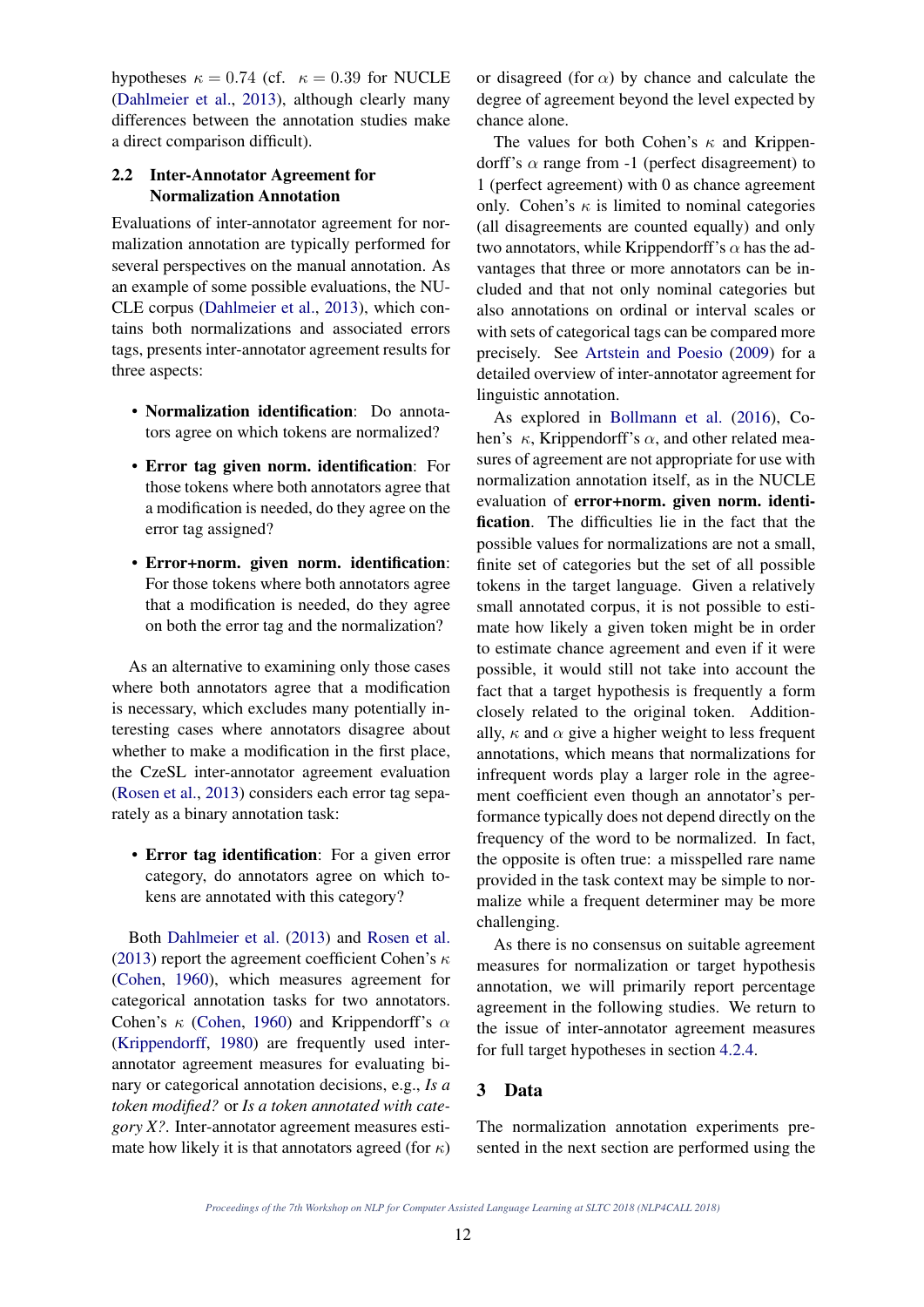- Q: Was sah der Mann, als er die Tür aufmachte? *'What did the man see when he opened the door?'*
- SA: Er sahe seiner Frau. *'He saw his wife.'*
- TA: Als er die Tür aufmachte, sah der Mann seine Frau.

*'When he opened the door, the man saw his wife.'*

- RT: Als er die Tür aufmachte (sie weinte dabei, die Tür), sahen ihm die blaßblauen Augen seiner Frau entgegn. *'When he opened the door (it creaked, the door), his wife's pale blue eyes awaited him.'*
- MA1: Binary: *appropriate*, Detailed: *correct*
- MA2: Binary: *appropriate*, Detailed: *correct*

#### Figure 1: CREG Example

Corpus of Reading Exercises in German (CREG, Ott et al., 2012), a German L2 learner corpus containing learner answers to reading comprehension exercises, which was collected in to enable research into learner language in a task-based context. The learners are students in German classes at two American universities who completed reading comprehension exercises as part of their coursework. The corpus contains: 1) reading texts, 2) comprehension questions, 3) teacherprovided target answer(s), 4) student answers to the questions, and 5) teacher assessments of the student answer meaning.

An example student answer (SA) to a comprehension question (Q) is shown in Figure 1 along with the target answer (TA) provided by a teacher and an excerpt from the reading text (RT). The meaning of each student answer is assessed by two teachers (MA1/2), who provide a binary assessment of the meaning (*appropriate* or *inappropriate* as an answer to the question) without taking spelling or grammar into account and a detailed classification of how the student answer differs from the provided target answer using the categories: *correct*, *missing concept*, *extra concept*, *blend*, and *non-answer*. Student answers marked as *appropriate* in the binary assessment are most frequently *correct* in the detailed assessment, but *appropriate* answers may also contain missing concepts, extra concepts, or blends.

Our experiments will primarily use data from CREG-5K, a subcorpus of CREG that contains

| <b>Binary</b>          | Approp. | Inapprop. |
|------------------------|---------|-----------|
| <b>Detailed</b>        | $(\%)$  | %         |
| Correct                | 76.9    | 0.0       |
| <b>Missing Concept</b> | 14.5    | 43.7      |
| <b>Extra Concept</b>   | 6.2     | 3.2       |
| Blend                  | 2.4     | 50.2      |
| Non-Answer             | $0.0\,$ | 2.9       |

Table 1: Meaning Assessments in CREG-5K

~5000 student answers with a balanced number of appropriate and inappropriate answers. In total, CREG-5K contains 5138 student answers to 877 questions for 98 reading texts. The reading texts vary greatly in length, with an average of 961 tokens and a standard deviation of 1271 tokens. The student answers have been selected to contain a minimum of four tokens and have an average length of 11.75 tokens with a standard deviation of 7.13 tokens. The distribution of binary and detailed meaning assessments for CREG-5K is shown in Figure 1.

# 4 Experiments

On the basis of the CREG corpus, we explore the extent to which *context* and *appropriateness* play a role in the normalization of learner language. We first perform two normalization annotation studies on non-words in CREG-5K. Our goal is to investigate whether the amount of task context plays a role in inter-annotator agreement and whether appropriate answers can be more reliably normalized than inappropriate ones. Next, in section 4.2 we will describe the annotation of full meaningbased target hypotheses for the appropriate answers in CREG-5K and explore the evaluation of inter-annotator agreement for full normalizations and error tags.

## 4.1 Non-Word Normalization

We focus initially on non-word normalization, which allows us to sample a range of cases across the corpus from typos to English translations provided within student answers. The texts are automatically tokenized using the OpenNLP tokenizer trained on the non-headline sections of TüBa-D/Z version 9.0 (Telljohann et al., 2004) and nonwords are identified automatically for the annotators. A *non-word* is defined as a token that does not appear in the question or reading text (if available in the experimental condition) or in the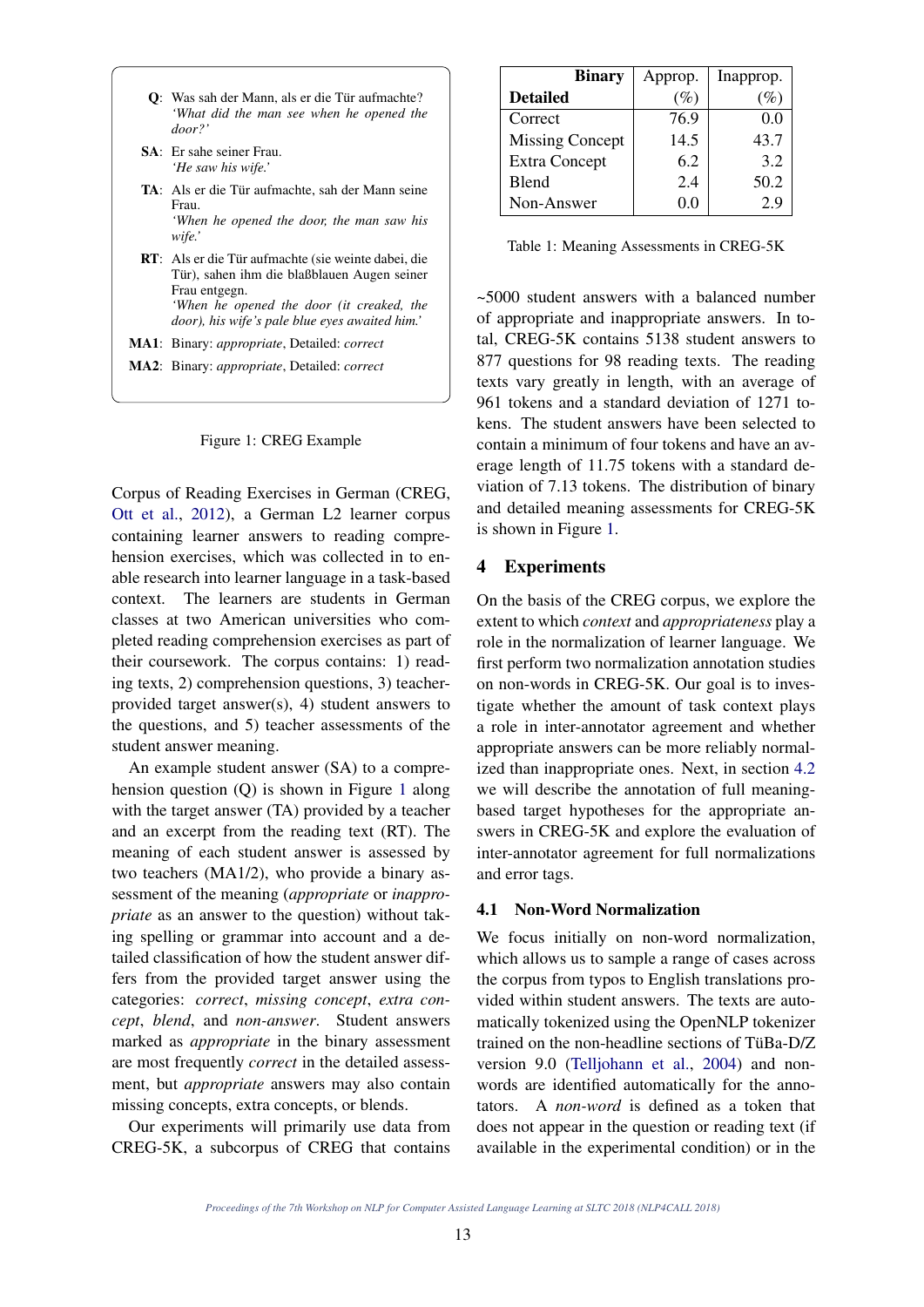DEREWO list of the 100,000 most frequent inflected words in a large German reference corpus (Institut für Deutsche Sprache, 2009).<sup>1</sup>

In two related experiments, we investigate the roles of task context and answer appropriateness in non-word normalization. We hypothesize that it is easier to perform non-word normalization reliably given more task context and that appropriate answers are easier to normalize than inappropriate ones, since annotators know the intended meaning of an appropriate answer from the task context. We first describe the annotation scheme and annotation tool used in both experiments, then present the experimental results.

## 4.1.1 Non-Word: Annotation Scheme

Non-words are annotated with a normalization that would be part of a form-meaning target hypothesis (a target hypothesis that preserves the intended meaning of the student answer while taking the task context into account, see section 4.2) for the student's answer given the available task context. Each non-word is additionally annotated with the amount of context required for the annotator to be confident that the provided normalization is the intended token in this context. If the annotator cannot be confident of a single normalization, multiple normalizations can be provided along with the context category *Hard*. The annotators are instructed to consider each context category in order:

- Real Word: non-word is a real word
- No Context: umlaut spellings with *e*, *ss* vs. *ß*
- Answer: the student answer alone
- Question + Answer: the answer along with the question
- Reading Text + Question + Answer: the full task context
- Hard (ambiguous, English): a single normalization cannot be chosen with confidence

When the full context is not available (only in some conditions in Experiment 1), only the context categories for the provided context should be annotated.



Figure 2: Non-Word Annotation in WebAnno

#### 4.1.2 Non-Word: Annotation Tool

The non-words were annotated using custom layers in the tool WebAnno (Yimam et al., 2014). The student answers were preprocessed using a UIMA pipeline in order to tokenize them, identify nonwords, and insert empty annotation spans to be filled in by the annotators. A screenshot of the WebAnno annotation environment is shown in Figure 2 for the student answer *Er sahe seiner Frau.* 'He saw his wife.' in response to the question *Was sah der Mann, als er die Tur aufmachte? ¨* 'What did the man see as he opened the door?' The annotator has annotated the non-word *sahe* with the normalization *sah* 'saw' and specified the required context as the student answer alone.

### 4.1.3 Non-Word Experiment 1: Context

To evaluate the role of context in non-word normalization, the correct answers from CREG-5K (binary assessment: *appropriate*) were annotated. There were 1152 potential non-words in 2574 answers to 877 questions about 98 reading texts. The non-words were divided into four conditions by reading text, so that a reading text and its associated questions/answer are only included in one condition:

- training  $(10\%)$
- answer context only  $(15%)$
- answer + question  $(15%)$
- answer + question + reading text  $(60\%)$

Since we intend to annotate all non-words given the full context for the full form-meaning target hypotheses (see section 4.2), the non-words are not distributed equally between the conditions in order to reduce the reannotation burden in the next stage.

Two annotators annotated the training instances (10%) and met to discuss disagreements and to re-

<sup>&</sup>lt;sup>1</sup>This process misses some non-words and misspellings in the corpus because the DEREWO word list contains both old and new German spellings and also some proper names such as *Fisher* that cause our automatic selection process to miss some tokens in CREG that require a word-level normalization. All non-word normalizations are reviewed and additional non-word annotations are added in the full formmeaning target hypotheses in section 4.2.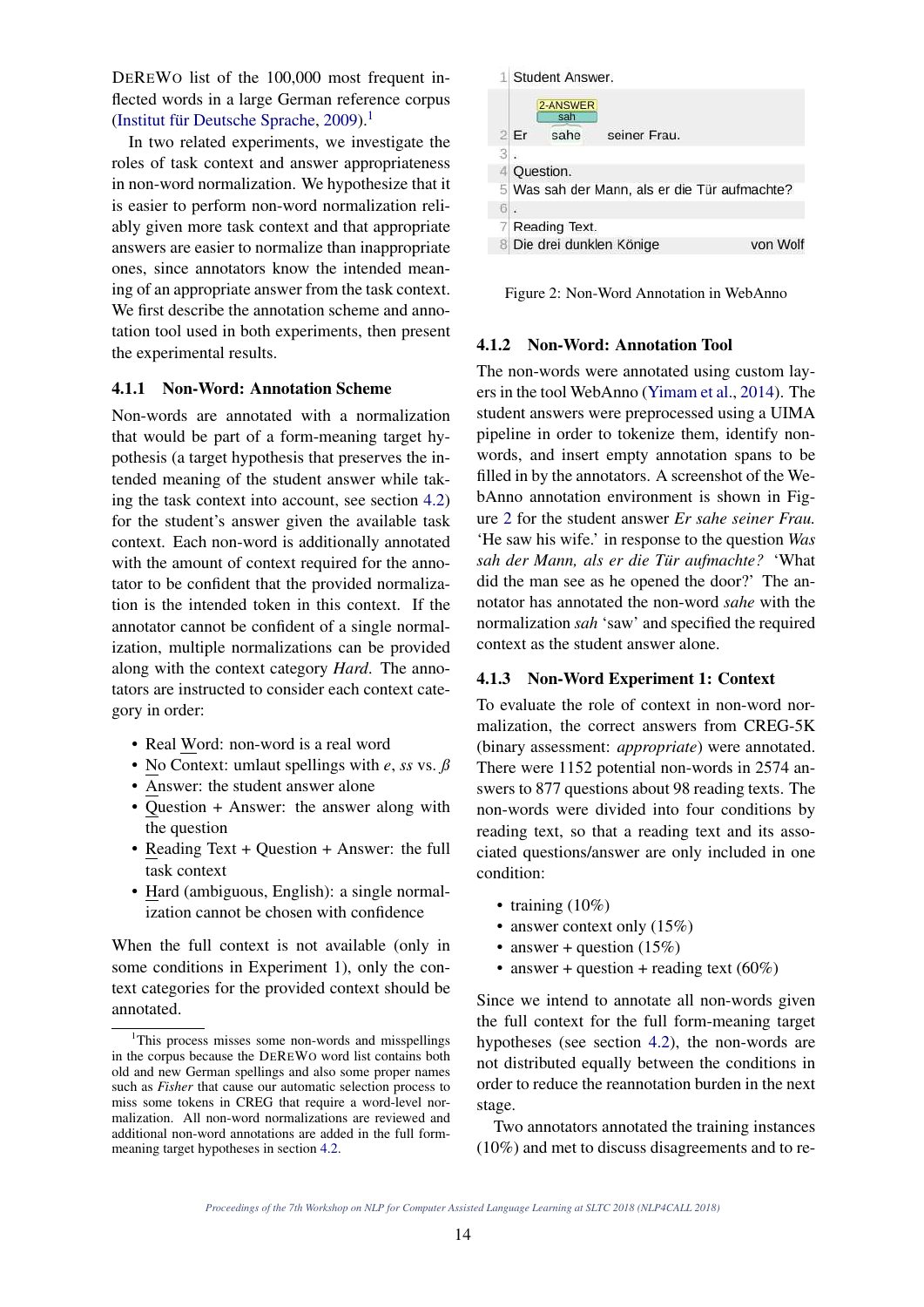|                | Norm.                     | <b>Context</b> |          |
|----------------|---------------------------|----------------|----------|
|                | $\mathcal{O}_\mathcal{D}$ | $#$ Cats       | $\alpha$ |
| Answer         | 74.8                      |                | 0.696    |
| $A + Question$ | 79.0                      | 5              | 0.689    |
| $A + Q + Text$ | 83.8                      | h              | 0.602    |

Table 2: IAA for Non-Words: Context

fine the annotation guidelines, then annotated the remaining instances (90%) independently. The results are shown in Table 2. As discussed in section 2.2, the agreement for the normalizations is presented as percentage agreement on the exact form provided and the agreement for the context category using Krippendorff's  $\alpha$ .

As a result of the fact that the number of categories is not identical across conditions, the  $\alpha$  values cannot be compared directly, however indicate moderate to substantial agreement on the context tags. When only the student answer is available, annotators agree 74.8% of the time on the normalization. This increases to 79.0% if the question is also available and to 83.8% if the question and reading text<sup>2</sup> are provided, showing that the presence of an explicit task context does enable a higher degree of reliability in normalization annotation.

For the annotations with the full context (60%, all six context tags are included), the confusion matrix for the context tags is shown in Figure 3. Some frequent sources of disagreement are rare inflections such as second person plural subjunctive forms (e.g., *stehet* 'would stand'), where one annotator annotated them as *Real Word* and the other normalized them to more frequent third person singular indicative forms (*steht* 'stand') with the category *Answer*, and instances where there are multiple, acceptable alternatives for prepositions in a particular context and one annotator consistently provided more alternatives, annotating such cases as *Hard* (vs. *Answer* for the other annotator).

## 4.1.4 Non-Word Experiment 2: Appropriateness

In the second non-word normalization experiment, the role of *appropriateness* is considered. The non-words consist of 529 non-words in 365 answers, presented to the annotator with the

|   |   |          |                |                | $\mathbf{R}$   | H  | $\Sigma$ |
|---|---|----------|----------------|----------------|----------------|----|----------|
|   |   | 0        | 26             | 1              | $\overline{2}$ | 2  | 72       |
| N | 0 | 71       | $\overline{4}$ | $\overline{0}$ | 1              |    | 79       |
| A | 5 | 8        | 321            | $\overline{4}$ | $\tau$         | 18 | 363      |
| Q |   | 0        | 13             | 11             | 0              |    | 24       |
| R |   | $\theta$ | 26             | 1              | 9              |    | 37       |
| H |   | 0        | 6              | $\overline{0}$ |                |    | 13       |
| Σ |   | 79       | 396            | 17             | 20             | 30 | 588      |

Table 3: Confusion Matrix: Non-Word with Full Context

|               | Norm.                       | <b>Context</b> |  |  |
|---------------|-----------------------------|----------------|--|--|
|               | $\mathcal{O}_{\mathcal{O}}$ | $\alpha$       |  |  |
| Appropriate   | 83.3                        | 0.678          |  |  |
| Inappropriate | 78.6                        | 0.588          |  |  |

Table 4: IAA for Non-Words: Appropriateness

full reading text context. Since the appropriate answers from CREG-5K were annotated in the previous experiment, the appropriate answers come from CREG-1032 and other CREG subcorpora, while the inappropriate answers come from CREG-1032 and CREG-5K.

The two annotators from the previous experiment completed the annotation independently without any further training. The results are shown in Table 4. When the answer meaning has been assessed as *appropriate*, annotators agree on a single normalization in 83.3% of instances, nearly 5% higher than when the answer is *inappropriate.* Krippendorff's  $\alpha$ , which is now comparable across both conditions since all six categories were used, is 0.678 for appropriate answers and drops to 0.588 for inappropriate answers, showing that annotators are more reliable in terms of the contribution of the task context for appropriate answers. This may be due to the fact that incorrect answers may include additional information that is not present in any part of the task context, so it may be more difficult to choose a context annotation.

# 4.2 Form-Meaning Target Hypothesis Annotation

Moving from non-word annotation to full target hypothesis annotation for the complete student answers, we present pilot results for the annotation of *form-meaning target hypotheses* on the *appropriate* answers from CREG-5K, the same subset of

 $^{2}$ As the students answering the reading comprehension questions do not have access to the teacher target answers while responding, the target answers are not presented to the annotations as part of this experiment.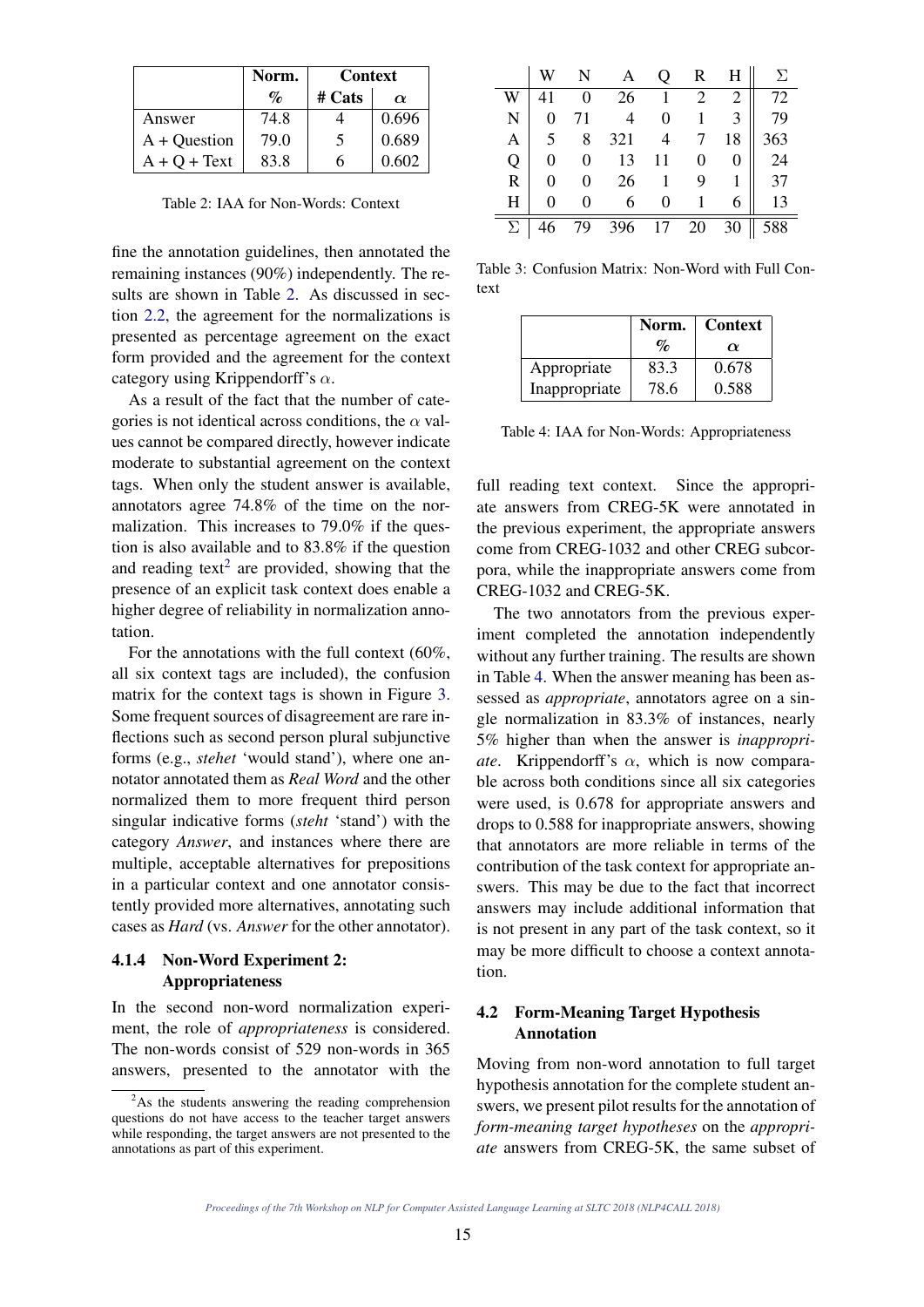CREG annotated in Experiment 1 (section 4.1.3) containing 2574 student answers.

A *form-meaning target hypothesis* (FMTH) is defined as a target hypothesis that provides a grammatical version of the student answer that:

- preserves as much of the meaning of the answer as possible
- respects the task context

If normalizations are necessary, these modifications should be as minimal as possible and align as closely as possible with material from the target answer, the question, and the reading text, e.g., if there is a missing concept, the inserted tokens should come directly from the task context.

After completing the non-word annotation experiments, one annotator reannotated the subset of non-words from Experiment 1 not presented in the full task context (30%) and the data was converted to Prague Markup Language<sup>3</sup> in preparation for use with the tool *feat* (see section 4.2.2). This annotator and a new second annotator performed the full target hypothesis and error annotation presented in the following sections.

## 4.2.1 FMTH: Error Annotation Scheme

The focus of the form-meaning target hypothesis annotation is on the normalization itself, however error annotation is also included to encourage a careful, reliable analysis of the student answers during the annotation process. The error annotation scheme attempts to parallel the CzeSL annotation scheme where possible, with non-words normalized in the first layer of annotation (word) and the full sentence normalized in the second layer of annotation (sentence). The top-level categories of the annotation scheme are presented in Table 5. For each error category, the table specifies whether a tag is possible on the word or sentence layers.

The top half of the table shows error tags similar to CzeSL, which are typical types of error tags seen in error-annotated learner corpora, and the bottom half of the table introduces new tags specific to the annotation of target hypotheses within a provided task context. In some instances, normalizations are necessary because of the question or reading text content, e.g., the tense of a student answer needs to be adjusted (tag: *Question*) or a proper name from the reading text is misspelled (tag: *Reading Text*). Students may have



Figure 3: feat Annotation Tool

copied material from the reading text in a problematic way (e.g., copied 'not only' without the corresponding 'but also', *Copied - Problematic*), provided an answer that has a slightly incorrect meaning (*Answer Meaning*), or provided extra concepts that the annotators cannot normalize as consistently as material based on the task context (*Extraneous*). Problematic cases are discussed in further detail in section 4.2.3.

## 4.2.2 FMTH: Annotation Tool

The form-meaning target hypothesis annotation is performed using the tool *feat* (Flexible Error Annotation Tool), which was developed as part of the CzeSL project (Hana et al., 2012). We extend *feat* to support the CREG FMTH error scheme and to enable annotators to search for strings within long reading texts in order to make it easier to find the relevant sections and copied material.<sup>4</sup>

A screenshot of the *feat* annotation for the example from Figure 1 is shown in Figure 3. The top layer of tokens shows the original tokenized text, the middle layer shows the non-word normalizations, and the bottom layer shows the full form-meaning target hypothesis. In this example, the verb *sah* 'saw' selects the accusative case, so *seiner* 'his (DAT/GEN)' is normalized to *seine* 'his (NOM/ACC)' and the corresponding error tag *Selection: Verb* is chosen with a pointer identifying the head that selects this token.

## 4.2.3 Difficult Cases

Annotators encountered a range of difficult cases while annotating form-meaning target hypotheses, which relate to the nature of certain types of reading comprehension questions and aspects of annotating given a context provided by a written text.

<sup>3</sup>https://ufal.mff.cuni.cz/pml

<sup>4</sup>https://github.com/adrianeboyd/feat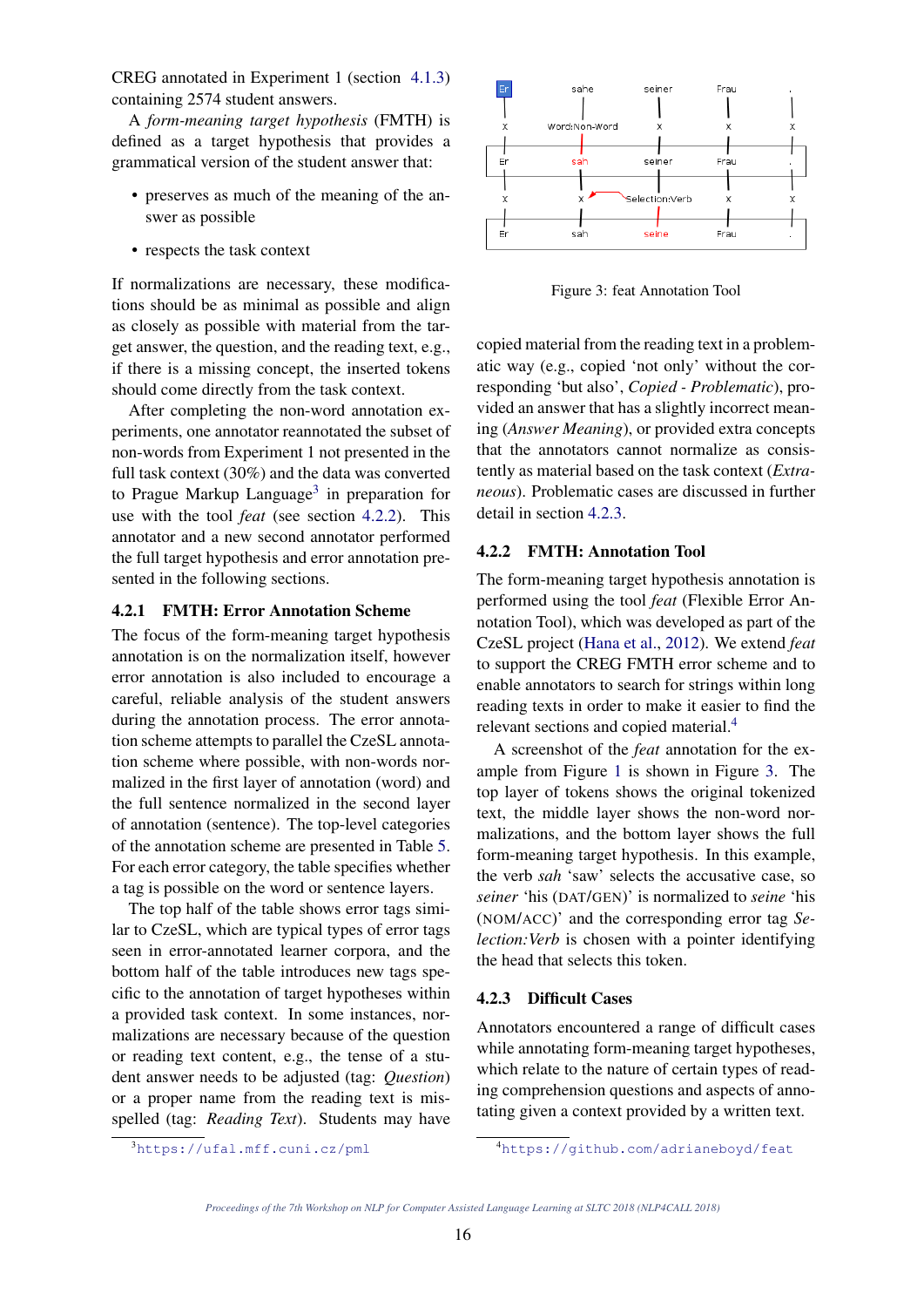| <b>Error Category</b> | <b>Word</b> | Sent.        | <b>Description</b>                                                   |
|-----------------------|-------------|--------------|----------------------------------------------------------------------|
| Word                  | ✓           | $\checkmark$ | Capitalization, stem/inflection, word boundary, non-word error       |
| Lexicon/Style         |             | $\checkmark$ | For lexical choice or style reasons the original token cannot be     |
|                       |             |              | integrated into the target hypothesis                                |
| Selection             |             | $\checkmark$ | Error in syntactic selection                                         |
| Agreement             |             | $\checkmark$ | Error in agreement                                                   |
| Order                 |             | $\checkmark$ | Error in word order                                                  |
| Modifier              |             | $\checkmark$ | Error in a genitive modifier                                         |
| Negation              |             | $\checkmark$ | kein vs. nicht, double negatives, negative polarity items            |
| Typo - POS            |             | $\checkmark$ | Small spelling differences of 1-2 letters resulting in a different   |
|                       |             |              | POS where a typo is more likely than a linguistically-motivated      |
|                       |             |              | error                                                                |
| Secondary             |             | $\checkmark$ | Annotator's normalizations require subsequent modifications to       |
|                       |             |              | the student answer                                                   |
| Problem/Other         | ✓           | $\checkmark$ | Problematic cases                                                    |
| Question              | ✓           | ✓            | Target hypothesis chosen depends on the question content (pro-       |
|                       |             |              | viding a standalone answers, verb tense)                             |
| <b>Reading Text</b>   |             | $\checkmark$ | Target hypothesis chosen depends on the reading text content         |
| Copied - Problematic  |             | ✓            | Material lifted from the reading text that is not grammatical in the |
|                       |             |              | answer context                                                       |
| <b>Answer Meaning</b> |             | $\checkmark$ | Answer meaning does not correspond to target answer(s)               |
| Extraneous            |             |              | Extra concepts in student answers                                    |

Table 5: Top-Level Categories in CREG FMTH Error Annotation Scheme

- Q: Nennen Sie zwei Zimmer im Erdgeschoss. *'Name two rooms on the ground floor.'*
- SA: ein Wohnzimmer und ein Badzimmer *'a living room and a bathroom'*
- TA: Im Erdgeschoss gibt es ein Bad, Gäste WC, eine Küche und ein Wohn/Esszimmer. *'On the ground floor there is a bathroom, a guest bathroom, a kitchen, and a living/dining room.'*

Figure 4: Difficult Cases: Enumerated Answers

Enumerated answers Enumerated answers present a particular problem for the reading comprehension task scenario. An example of a question with an enumerated answer is shown in Figure 4. When creating the CREG corpus, Ott et al. (2012) noticed a larger degree of disagreement in meaning assessment for enumerated answers, which appears to be due to the fact that is unclear how complete an enumeration needs to be to consider a student answer *appropriate*.

The target answers typically provide an exhaustive list of all items while an appropriate student answer provides only the number requested in the

question. For form-meaning target hypothesis annotation, the annotators cannot rely on the target answers when evaluting the meaning of the student answer and when concepts are missing, there is also not a clear choice for which concept to insert into the student answer.

Extra concepts Students occasionally provide material in their responses that comes from their own world knowledge rather than the reading text. Figure 5 shows one instance where the student provides additional facts in an answer, which an annotator cannot evaluate within the task context.

Problematic copied material There are complicated annotation decisions to be made when the student has lifted material from the reading text in a problematic way. A few unnecessary words may be concatenated onto the end of a correct response or one half of a correlative conjunction pair may be missing. Such a case is shown in Figure 6, where the student has copied 'not only' from a sentence in the reading text without copying 'but also'. It is difficult for an annotator to decide whether to delete the first half of the correlative pair or insert the remainder of the sentence from the reading text, since neither choice would affect the meaning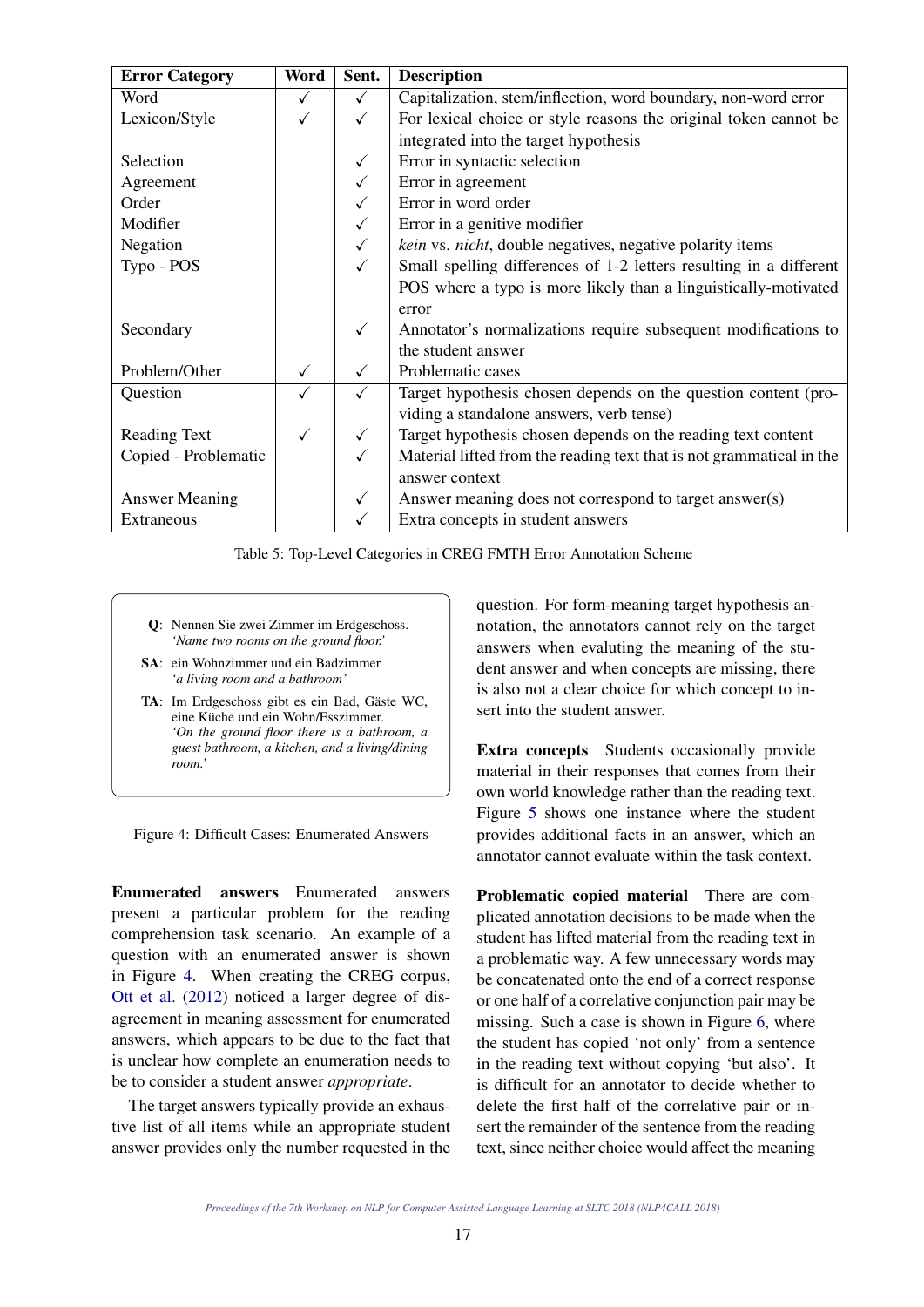- Q: Wo leben die meisten Amischen heute? *'Where do most Amish live today?'*
- TA: Heute leben die meisten Amischen in Ohio, Pennsylvanien und Indiana. *'Today most Amish live in Ohio, Pennsylvania, and Indiana.'*
- SA: Die meisten Amischen leben in Ohio, Pennsylvania, und Indiana. Es gibt auch ein paar in Yoder, Kansas. *'Most Amish live in Ohio, Pennsylvania, and Indiana. There are also a few in Yoder, Kansas.'*
- MA: Binary: *appropriate*, Detailed: *extra concept*



- Q: Was tat Herr Muschler, als seine Frau mit ihm zu sprechen versuchte? *'What was Herr Muschler doing while his wife was trying to talk to him?'*
- SA: Er sah nicht nur fern und die Zietung. *'He not only watched TV and the newspaper.'*
- TA: Er sah fern, las die Zeitung, rauchte eine Zigarette und trank ein Glas Bier. *'He watched TV, read the newspaper, smoked a cigarette, and drank a glass of beer.*
- RT: Herr Muschler sah nicht nur fern, sondern las außerdem noch die Zeitung. *'He was not only watching TV but also reading the newspaper.'*
- MA1: Binary: *appropriate*, Detailed: *extra concept*
- MA2: Binary: *appropriate*, Detailed: *missing concept*

Figure 6: Difficult Cases: Problematic Copied Material

assessment for the response.

Reading text interpretation The least resolvable issues arise when two annotators disagree on the interpretation of the reading text itself. In Figure 7, the subject of an interview in a reading text states that he was unsure how many people might come to a demonstration and the student answer mentions 'force against not too many people', which potentially needs to be normalized under *Answer Meaning* to align with the target answer. One annotator interpreted the text to mean that the organizer was worried that not enough people would come and the other annotator thought that he was worried that too many people would come.

- Q: Warum hatte Schorlemmer zu Beginn Angst? *'Why was Schorlemmer afraid at the beginning?'*
- TA: Er wusste nicht, wie viele Menschen kommen würden und ob die Polizei mit Gewalt gegen die Demonstration vorgeht. *'He did not know how many people would come and if the police would respond to the demonstration with force.'*
- SA: dass die Polizei mit Gewalt gegen nicht zu viele Menschen kommen *'that the police would come with force against not too many people'*
- RT: Ich hatte noch große Angst. Zum einen, weil ich nicht wusste, wie viele Menschen kommen würden. Zum anderen, weil ich Angst hatte, dass die Polizei mit Gewalt gegen die Demonstration vorgehen würde. *'I was still very scared. On the one hand, because I didn't know how many people would come. On the other hand, because I was scared that the police would respond to the demonstration with force.'*
- MA1: Binary: *appropriate*, Detailed: *correct*
- MA2: Binary: *appropriate*, Detailed: *missing concept*

Figure 7: Difficult Cases: Reading Text Interpretation

With differing interpretations of the reading text, there is little hope for similar target hypotheses. Despite the explicit task context, such ambiguous statements may still be present in a reading text and lead to inter-annotator disagreement.

## 4.2.4 IAA for Meaning-Based Target Hypotheses

After annotating approximately 75% of the CREG-5K appropriate answers with meaningbased target hypotheses in a collaborative process including many discussions of difficult cases and refinements to the annotation manual, the two annotators annotated a subcorpus of 250 student answers independently in order to evaluate interannotator agreement. The subcorpus contains 3259 tokens in 250 appropriate student answers that have been sampled randomly from CREG-5K.

In order for our evaluation to be comparable to the evaluation of similar L2 German target hypotheses in Köhn and Köhn  $(2018)$ , annotations on the word and sentence level are aligned with the original tokens by merging any inserted tokens into the annotation for the following token, with annotations at the end of a sentence merged into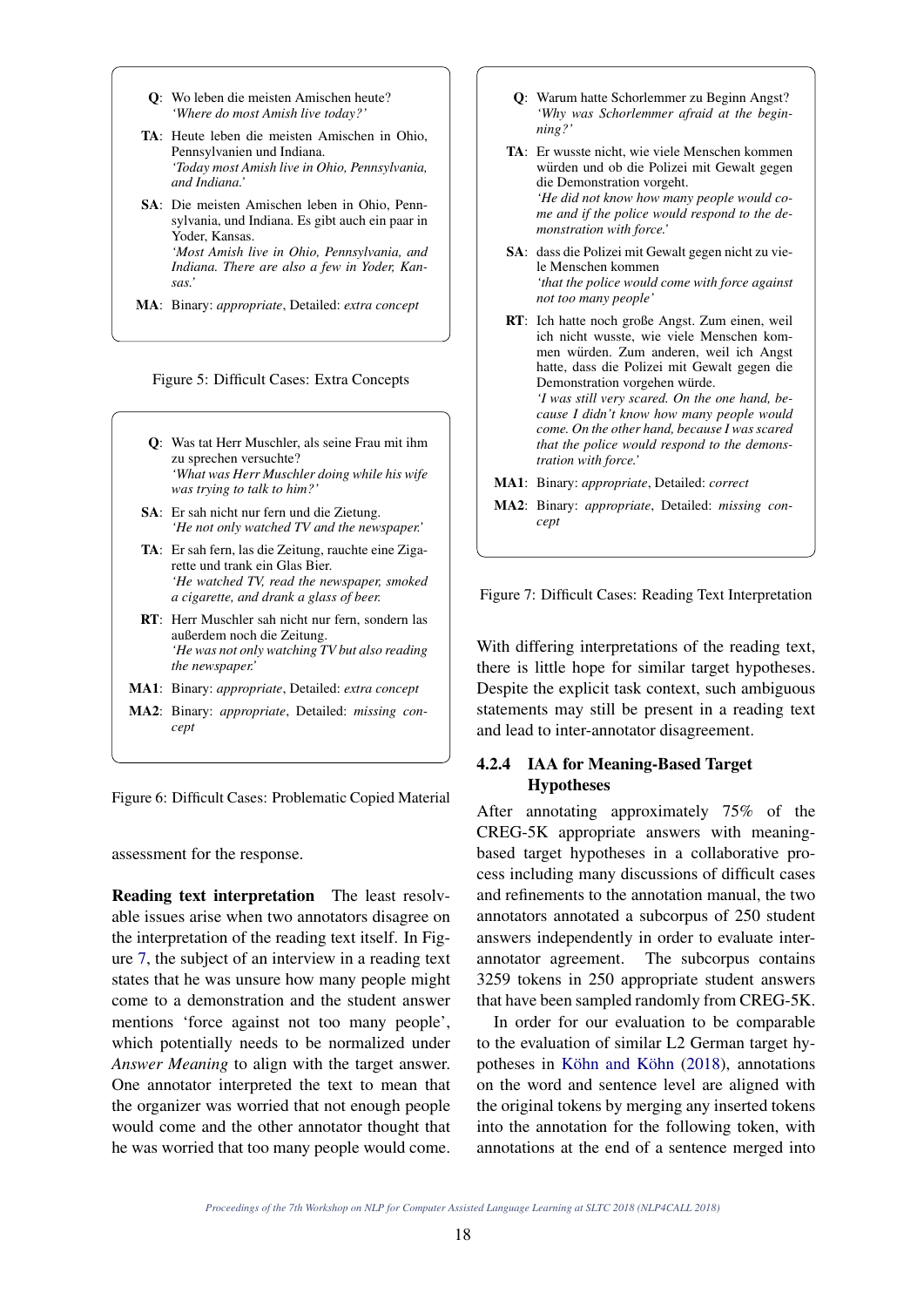the preceding token. In case there are multiple error tags on a single token or in merged annotations, these are treated as a set of error tags on the original token.

Cohen's  $\kappa^5$  for **normalization identification** (see section 2.2 for detailed descriptions) is 0.68, which shows substantial agreement and falls in between results reported for NUCLE ( $\kappa = 0.39$ ) and for ComiGS ( $\kappa = 0.86$ ). For error tag given nor**malization**,  $\kappa$  is 0.47, which is slightly lower than NUCLE ( $\kappa = 0.55$ ) for a relatively similar set of error tags. However, our annotation allows annotators to annotate multiple error tags on a single word, resulting in 57 combinations of error tags (for 15 individual tags) which are treated as separate tags in  $\kappa$ 's comparisons. Using the more appropriate MASI distance metric for set annotations (Passonneau, 2006), we obtain  $\alpha_{MASI} = 0.50$  for 15 error tags, again given that both annotators normalized the token.

We find only small differences between error tag given normalization ( $\kappa = 0.47$ ), which ignores cases where only one annotator annotated an error, and simply error tag for all tokens, with  $\kappa = 0.45$ . Although ~86% of the tokens are not annotated with error tags, chance-corrected agreement measures account for the high probability that an original token remains unmodified in a target hypothesis and that most tokens in the corpus are not annotated with error tags.

As with non-word normalizations, we calculate only the percentage agreement for the normalizations themselves. For cases where both annotators agreed that a token should be normalized, the same normalization is provided in 70% of instances. Given the fact that target hypothesis annotation can involve complicated edits and reordering, it is not surprising that the agreement is slightly lower than in the non-word experiments reported Table 2 and Table 4.

We perform a similar analysis of **error tag** identification to compare our results to those reported for CzeSL in Rosen et al. (2013). For the top-level error tags that appear at least ten times in our subcorpus, we evaluate whether annotators agreed about which tokens are annotated with a particular tag. These results are shown in Table 6. As in CzeSL, there is a wide range of agreement

| <b>Error</b> Tag      | $\kappa$ | Avg. Tags / |
|-----------------------|----------|-------------|
|                       |          | Annotator   |
| Punctuation           | 0.65     | 58          |
| Order                 | 0.57     | 42          |
| Selection             | 0.46     | 171         |
| Typo                  | 0.40     | 5           |
| Agreement             | 0.38     | 60          |
| Word                  | 0.36     | 17          |
| Lexicon               | 0.18     | 43          |
| Secondary             | 0.17     | 24          |
| Question              | 0.15     | 43          |
| <b>Reading Text</b>   | 0.07     | 38          |
| <b>Answer Meaning</b> | 0.03     | 25          |

Table 6: IAA for Error Tag Identification

with some error tags being annotated fairly reliably (Punctuation, Order) and others with little agreement beyond chance (Reading Text, Answer Meaning).

A common thread in the inspection of difficult cases throughout the annotation process is that difficulties frequently occur when the detailed meaning assessment is not *correct* for one or both teacher assessments. Since an answer with a *missing concept*, *extra concept*, or *blend* either does not supply the correct answer meaning or may include material from outside the task context, this is not surprising. To explore the relationship between difficulty as perceived by the annotators and inter-annotator agreement, we consider three partitions of the data: 1) both detailed meaning assessment are correct vs. all other combinations of assessments, 2) the two detailed meaning assessments are identical vs. different, and 3) the cases where at least one detailed assessment includes a particular detailed tag.

We calculate  $\kappa$  for **normalization identifica**tion,  $\kappa$  for error tag for all error tags as shown in Table 7. Agreement measures for both drop slightly for *correct* vs. *other* but surprisingly increase slightly for answers where the teachers did not agree on the detailed assessment. Larger differences are seen for the individual detailed categories, with *blend* and *extra concept* instances showing much lower agreement, in particular for error tags related to *extra concepts*. In general,  $\kappa$  for **normalization identification** does not appear to reflect annotators' perception of overall difficulty, which can be explained by the fact that merely identifying problematic spans is only a

<sup>5</sup>All inter-annotator agreement measures are calculated using the scripts by Thomas Lippincott and Rebecca Passonneau: https://cswww.essex.ac.uk/Research/ nle/arrau/Lippincott/agreement.tgz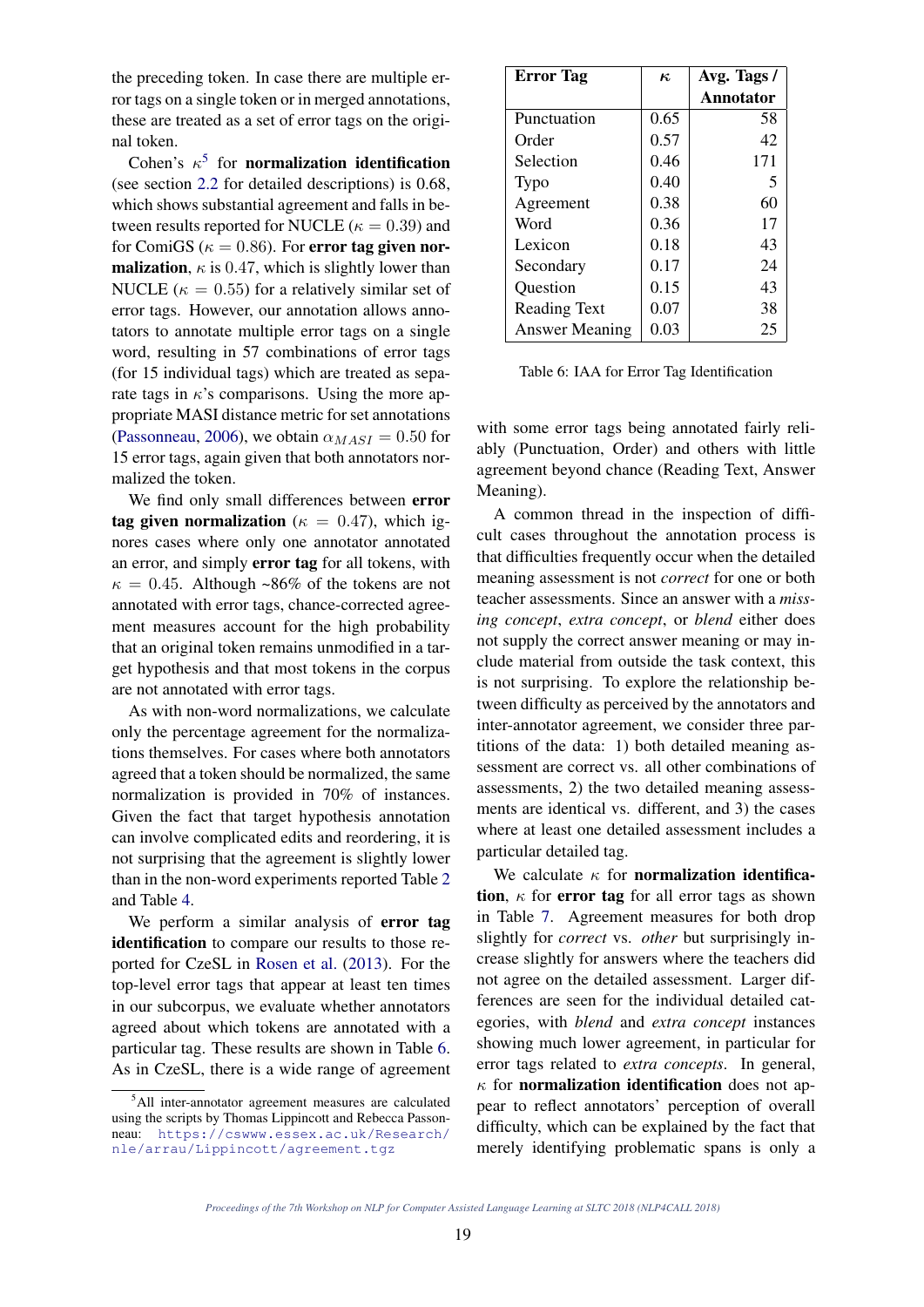|                      | All  | <b>Both</b> | Other |                 | $MA1 =   MA1 \neq$ | <b>MA Includes</b> |      |                        |       |
|----------------------|------|-------------|-------|-----------------|--------------------|--------------------|------|------------------------|-------|
|                      |      | Correct     |       | MA <sub>2</sub> | MA2                | Correct            |      | <b>Blend</b>   Missing | Extra |
| # Tokens             | 3259 | 2143        | 1116  | 2340            | 919                | 2914               | 157  | 652                    | 455   |
| # Answers            | 250  | 175         | 75    | 193             | 57                 | 225                |      | 49                     | 24    |
| $\kappa$ , Norm. Id. | 0.68 | 0.69        | 0.66  | 0.68            | 0.70               | 0.69               | 0.60 | 0.70                   | 0.62  |
| $\kappa$ , Error Tag | 0.45 | 0.47        | 0.42  | 0.45            | 0.46               | 0.47               | 0.43 | 0.49                   | 0.29  |
| <b>CharacTER</b>     | 0.11 | 0.10        | 0.13  | 0.11            | 0.10               | 0.10               | 0.12 | 0.12                   | 0.14  |

Table 7: IAA by Detailed Meaning Assessment

small part of the annotation task.

Since none of the inter-annotator agreement measures are suitable for comparing agreement between the normalization annotation, we turn to alternate metrics that have been proposed for the related tasks of machine translation evaluation and paraphrase detection. These metrics should ideally provide a more holistic evaluation of whether two target hypotheses are similar to each other on the sentence level rather than focusing on annotations for individual tokens. One recent metric from machine translation evaluation, CharacTER, seems particularly promising since it has been shown to correlate highly with human judgments for languages with richer morphology such as German and Russian (Wang et al., 2016).

CharacTER is adapted from the *translation edit rate* metric (TER, Olive, 2005), which calculates the number of edits required to convert one translation to a reference translation on the word level. CharacTER extends this to consider both *shifts* on the word level to align two sentences (counted as the average number of characters in the words shifted) and then further *character edits* required to transform the shifted sentence into the reference translation. This combination allows for variations in word order and small differences in morphological endings to be counted in a more fine-grained way than word-only edits. CharacTER is formally defined as:

 $Character =$ shift cost + edit distance # characters in the hypothesis sentence

The CharacTER score is lower when two sentences are more similar, with a score of 0 for identical sentences. Since it is intended to compare a system translation to a reference translation, we extend CharacTER<sup>6</sup> to calculate scores with each annotator providing the reference translation once and average these scores on the sentence level. Although a translation metric does not account for

<sup>6</sup>https://github.com/rwth-i6/CharacTER/

the overlap between the original student answer and the target hypothesis (thus such low overall scores when compared to machine translation), the types of cases that teachers found difficult to assess and that annotators found difficult to normalize are reflected more accurately (with higher CharacTER scores) than with other measures.

## 5 Conclusion / Outlook

In experiments on word-level and sentence-level normalization for an L2 German reading comprehension corpus, we show that inter-annotator agreement for normalization annotation increases when more of the task context is provided to the annotators and that *appropriate* answers can be normalized more reliably than inappropriate answers. In the evaluation of inter-annotator agreement for full form-meaning target hypotheses, which preserve the intended meaning while taking the task context into account, we explore a range of inter-annotator agreement metrics and how the CharacTER machine translation metric shows promise for the comparison of normalization annotations on the sentence level.

In future work on evaluating inter-annotator agreement for normalization annotation, we would like to explore the use of additional machine translation metrics and related metrics from paraphrase detection and plagiarism detection, since these could potentially capture many of the similarities in form and meaning while accounting for the fact that annotators' normalizations should come from the provided context as much as possible.

### Acknowledgments

We would like to thank the anonymous reviewers for their helpful feedbank. This work was supported by the German Research Foundation (DFG) under project ME 1447/2-1 and through the Collaborative Research Center 833.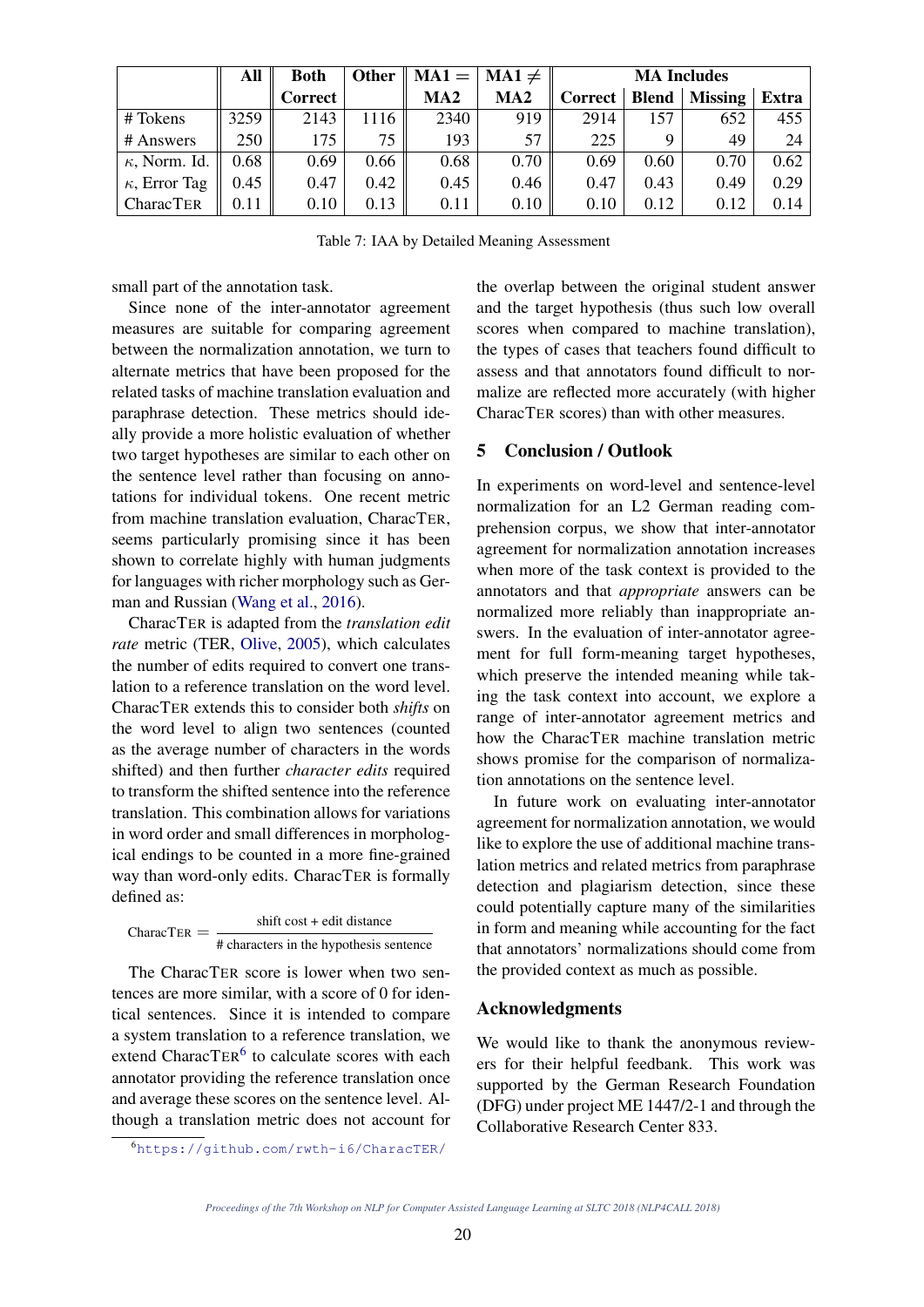#### References

- Ron Artstein and Massimo Poesio. 2009. Survey article: Inter-coder agreement for computational linguistics. *Computational Linguistics*, 34(4):1–42.
- Marcel Bollmann, Stefanie Dipper, and Florian Petran. 2016. Evaluating inter-annotator agreement on historical spelling normalization. *Proceedings of LAW X – The 10th Linguistic Annotation Workshop*, pages 89–98.
- Jacob Cohen. 1960. A coefficient of agreement for nominal scales. *Educational and Psychological Measurement*, 20(1):37–46.
- Daniel Dahlmeier, Hwee Tou Ng, and Siew Mei Wu. 2013. Building a large annotated corpus of learner English: The NUS corpus of learner English. In *Proceedings of the Eighth Workshop on Innovative Use of NLP for Building Educational Applications*, pages 22–31. Association for Computational Linguistics.
- Eileen Fitzpatrick and M. S. Seegmiller. 2004. The Montclair electronic language database project. In U. Connor and T.A. Upton, editors, *Applied Corpus Linguistics: A Multidimensional Perspective*. Rodopi, Amsterdam.
- Jirka Hana, Alexandr Rosen, Barbora Štindlová, and Petr Jäger. 2012. Building a learner corpus. In *Proceedings of the Eight International Conference on Language Resources and Evaluation (LREC'12)*, Istanbul, Turkey. European Language Resources Association (ELRA).
- Hagen Hirschmann, Seanna Doolittle, and Anke Lüdeling. 2007. Syntactic annotation of non-canonical linguistic structures. In *Proceedings of Corpus Linguistics 2007*, Birmingham.
- Institut für Deutsche Sprache. 2009. Korpusbasierte Wortformenliste DEREWO, v-100000t-2009-04-30- 0.1, mit Benutzerdokumentation. Technical Report IDS-KL-2009-02, Institut für Deutsche Sprache, Programmbereich Korpuslinguistik.
- Christine Köhn and Arne Köhn. 2018. An annotated corpus of picture stories retold by language learners. In *Proceedings of the Joint Workshop on Linguistic Annotation, Multiword Expressions and Constructions (LAW-MWE-CxG-2018)*, pages 121–132. Association for Computational Linguistics.
- Klaus Krippendorff. 1980. *Content Analysis: An Introduction to its Methodology*. Sage Publications, Beverly Hills, CA.
- John Lee, Joel Tetreault, and Martin Chodorow. 2009. Human evaluation of article and noun number usage: Influences of context and construction variability. In *ACL 2009 Proceedings of the Linguistic Annotation Workshop III (LAW3)*. Association for Computational Linguistics.
- Anke Lüdeling. 2008. Mehrdeutigkeiten und Kategorisierung: Probleme bei der Annotation von Lernerkorpora. In Maik Walter and Patrick Grommes, editors, *Fortgeschrittene Lernervarietaten: Ko- ¨ rpuslinguistik und Zweispracherwerbsforschung*, pages 119–140. Max Niemeyer Verlag, Tubingen. ¨
- Detmar Meurers. 2015. Learner corpora and natural language processing. In Sylviane Granger, Gaëtanelle Gilquin, and Fanny Meunier, editors, The *Cambridge Handbook of Learner Corpus Research*, pages 537–566. Cambridge University Press.
- Detmar Meurers and Markus Dickinson. 2017. Evidence and interpretation in language learning research: Opportunities for collaboration with computational linguistics. *Language Learning, Special Issue on Language learning research at the intersection of experimental, corpus-based and computational methods: Evidence and interpretation*. To appear.
- Shogo Miura. 1998. Hiroshima English Learners' Corpus: English learner No. 2 (English I & English II). Department of English Language Education, Hiroshima University. http://purl.org/ icall/helc.
- Joseph Olive. 2005. Global autonomous language exploitation (gale). Technical report, DARPA/IPTO Proposer Information Pamphlet.
- Niels Ott, Ramon Ziai, and Detmar Meurers. 2012. Creation and analysis of a reading comprehension exercise corpus: Towards evaluating meaning in context. In Thomas Schmidt and Kai Wörner, editors, *Multilingual Corpora and Multilingual Corpus Analysis*, Hamburg Studies in Multilingualism (HSM), pages 47–69. Benjamins, Amsterdam.
- Rebecca Passonneau. 2006. Measuring agreement on set-valued items (MASI) for semantic and pragmatic annotation. In *Proceedings of the Fifth International Conference on Language Resources and Evauation (LREC-06)*.
- Marc Reznicek, Anke Lüdeling, Cedric Krummes, and Franziska Schwantuschke. 2012. *Das Falko-Handbuch. Korpusaufbau und Annotationen Version 2.0*.
- Alexandr Rosen, Jirka Hana, Barbora Štindlová, and Anna Feldman. 2013. Evaluating and automating the annotation of a learner corpus. *Language Resources and Evaluation*, pages 1–28.
- Heike Telljohann, Erhard Hinrichs, and Sandra Kübler. 2004. The TüBa-D/Z treebank: Annotating German with a context-free backbone. In *Proceedings of the Fourth International Conference on Language Resources and Evaluation (LREC 2004)*, Lissabon.
- Joel Tetreault and Martin Chodorow. 2008. Native judgments of non-native usage: Experiments in preposition error detection. In *Proceedings of the workshop on Human Judgments in Computational*

*Proceedings of the 7th Workshop on NLP for Computer Assisted Language Learning at SLTC 2018 (NLP4CALL 2018)*